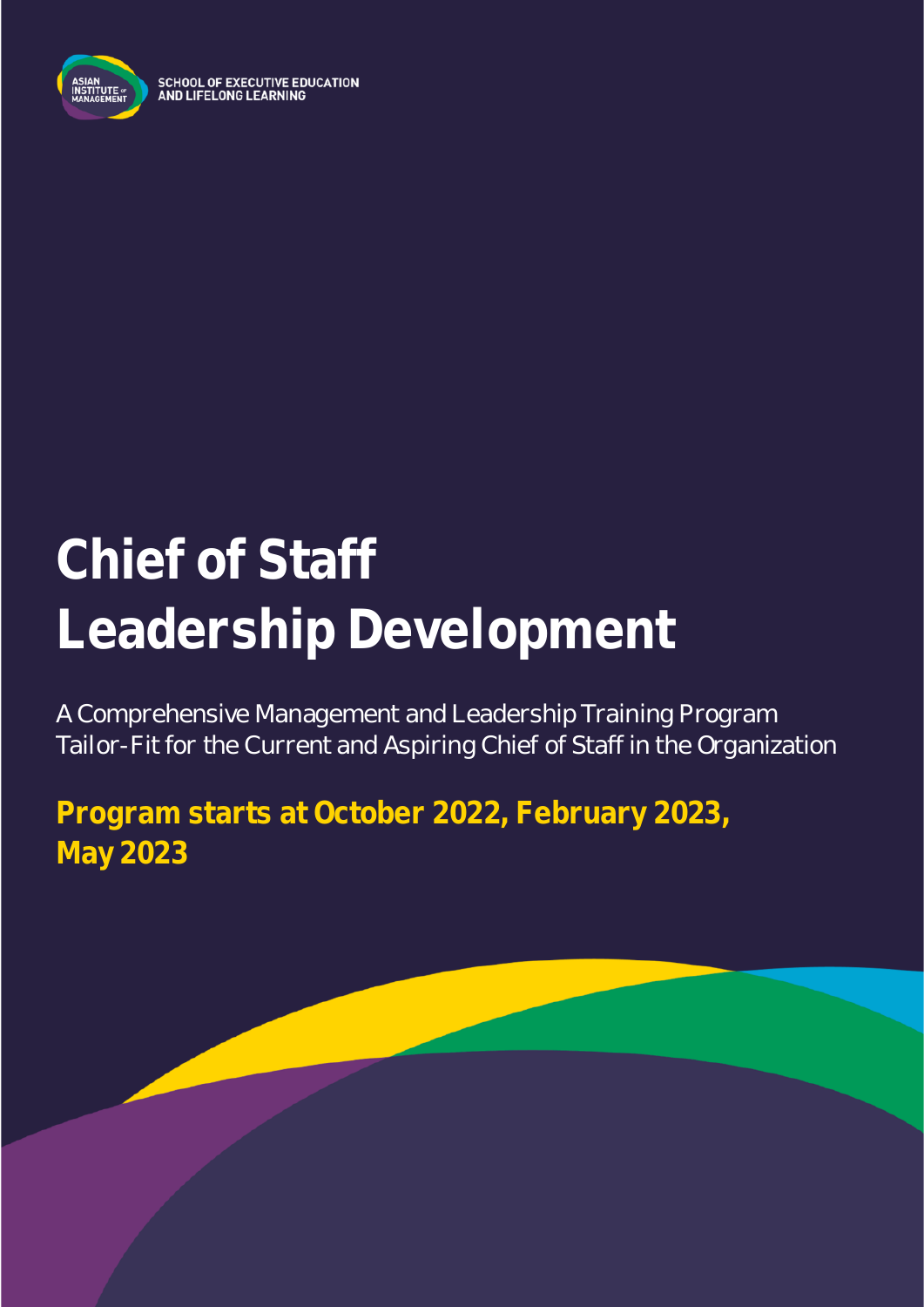

### **Chief of Staff Leadership Development**

A Comprehensive Management and Leadership Training Program Tailor-Fit for the Current and Aspiring Chief of Staff in the Organization

The actions and decisions of executives greatly impact the organization's success, workplace and stakeholder engagement levels, and customer value and satisfaction delivery to constituents and the workforce. To be operationally effective and efficient, organizations have created the **Chief of Staff** role which supports executives in managing and monitoring the organization's strategic and day-to-day activities.

In the past years, the Chief of Staff's role has been evolving into a critical and necessary role in many executive offices. Examples of such executive roles may include the Chief of Staff roles in various offices of the Philippine Senate, Congress, Local Government, Executive and Judicial Departments, and branch of the government and private organization's CEOs and executives. Acting as the point of contact and gatekeeper between top management and other stakeholders, the Chief of Staff guides and oversees planning and executing major strategic initiatives essential to the organization's success.

The leadership development of the Chief of Staff is crucial, given growing responsibilities various areas such as planning, organizing, coordinating, managing critical projects and issues, and facilitating necessary information that will support effective executive decision-making. At its core, a Chief of Staff is responsible for:

- Serving as a strategic advisor and counsel to the executive leader
- Assuming day-to-day responsibilities for strategic projects and administrative tasks • Creating and maintaining cross-departmental relationships, enabling leadership
- success
- Managing and coordinating various critical functions of the executive office
- Network, interact, and negotiate with key stakeholders

This program will develop the Chief of Staff's management and leadership skills necessary to create the environment that allows the organization's leaders to plan, organize, lead, and control the various functions in their department and area of responsibility. Participants will develop their ability to provide strategic value to executives and key leaders of the organization.

#### **PROGRAM OBJECTIVES**

- Develop management and leadership skills of the Chief of Staff
- Develop self-mastery and emotional intelligence
- Understand the Foundations of Management framework
- Appreciate the basic levels of management and leadership
- Understand the different principles and processes involved in planning, organizing, leading, and controlling functions in managing a team
- Learn the emerging roles and expectations from a Chief of Staff
- Develop management skills important for communication, networking, negotiating, coaching, and critical problem-solving functions.
- Strengthen leadership and decision-making capabilities of the Chief of Staff

#### **WHAT YOU WILL LEARN**

The 12 half-days will cover the following topics:

- Transition to Leadership/The role of the Chief of Staff
- Emotional Intelligence
- Communication and Influence
- Planning and Strategic Prioritization
- Critical Thinking and Problem Solving



#### **FOR INQUIRIES:**

School of Executive Education and Lifelong Learning, Asian Institute of Management Eugenio Lopez Foundation Building, Joseph R. McMicking Campus

Project Management Excellence in Execution Strategic Negotiation Networking and Stakeholder

Executive Presence and Personal

Management Coaching for Leaders

Branding

123 Paseo de Roxas, Makati City Philippines 1229

[SEELL@aim.edu](mailto:SEELL@aim.edu) | +632 8892 4011 | www.aim.edu

- **OVERVIEW PROGRAM SCHEDULE**
	- **BATCH 1:** October 17, 19, 21, 24, 26, 28, 31,

Nov 4, 7,9, 11, 14, 2022 (PM) MWF

1:30 PM to 05:00 PM (GMT+08) on all dates

**BATCH 2:** February 1 to 27, 2023

Feb 1, 3, 6, 8,10,14,15,17, 20, 22, 24, 27, 2023 (PM) MWF

1:30 PM to 05:00 PM (GMT+08) on all dates

BATCH 3:

May 12,15, 17, 19, 22, 24, 26, 29, 31, June 2, 5, 7, 2023 (PM) MWF

1:30 PM to 05:00 PM (GMT+08) on all dates

#### **PROGRAM FORMAT**

Delivered online via live virtual interactive sessions in Zoom

**PROGRAM FEE**

PHP 60,000.00 or USD 1,200.00\* \*Based on USD 1 = PHP 50. The prevailing exchange rate at the date of payment may apply.

**YOUR PROGRAM FACULTY**



**Maria Angelica B. Lleander** Adjunct Faculty Asian Institute of Management

To find out how you can participate, contact us a[t SEELL@aim.edu](mailto:SEELL@aim.edu) or visit https://go.aim.edu/seell

Download our latest program calendar at https://go.aim.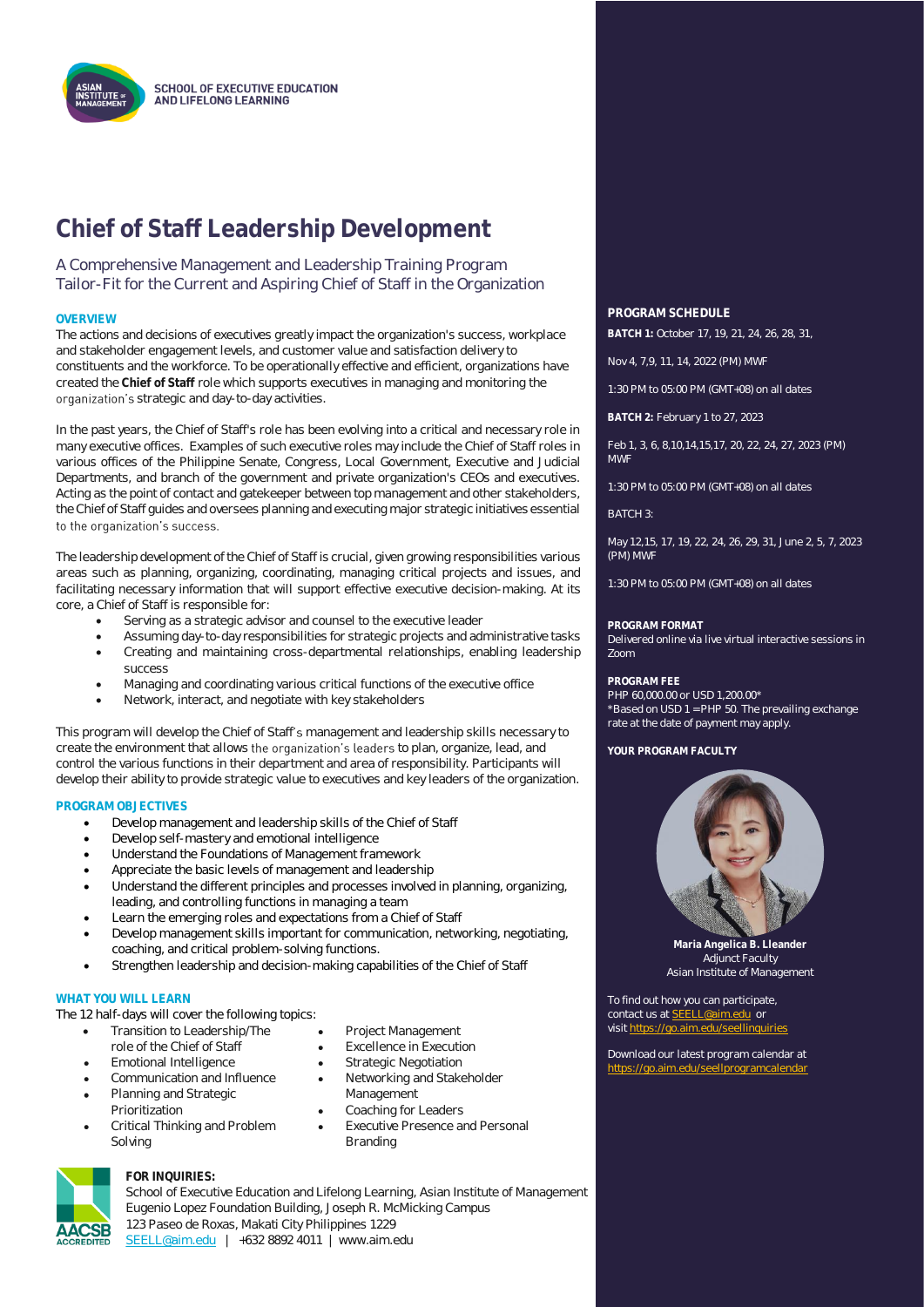

**SCHOOL OF EXECUTIVE EDUCATION** AND LIFELONG LEARNING

#### **KEY BENEFITS**

- Strengthens the effectiveness and strategic value of the Chief of Staff role in the organization.
- Prepares and develops current and aspiring chief of staff in the organization
- Enhances the leadership competencies and management skills of participants
- Provides a framework to understand and apply the planning, organizing, leading, and controlling functions of management in actual work settings

#### **WHO SHOULD ATTEND**

This program is a must for current and aspiring Chief of Staff and administrative executives both from the public and private sectors. Examples of such executive positions may include the Chief of Staff roles in the Philippine Senate, Congress, Local Government, Executive Departments, Judiciary, and other branches of the government.

This program is also recommended for senior administrative and similar Chief of Staff roles supporting the top management executives of local, multinational, and non-profit organizations, as well as aspiring professionals who want to establish a career as Chief-of-Staff in their organization.



**FOR INQUIRIES:** School of Executive Education and Lifelong Learning, Asian Institute of Management Eugenio Lopez Foundation Building, Joseph R. McMicking Campus 123 Paseo de Roxas, Makati City Philippines 1229 [SEELL@aim.edu](mailto:SEELL@aim.edu) | +632 8892 4011 | www.aim.edu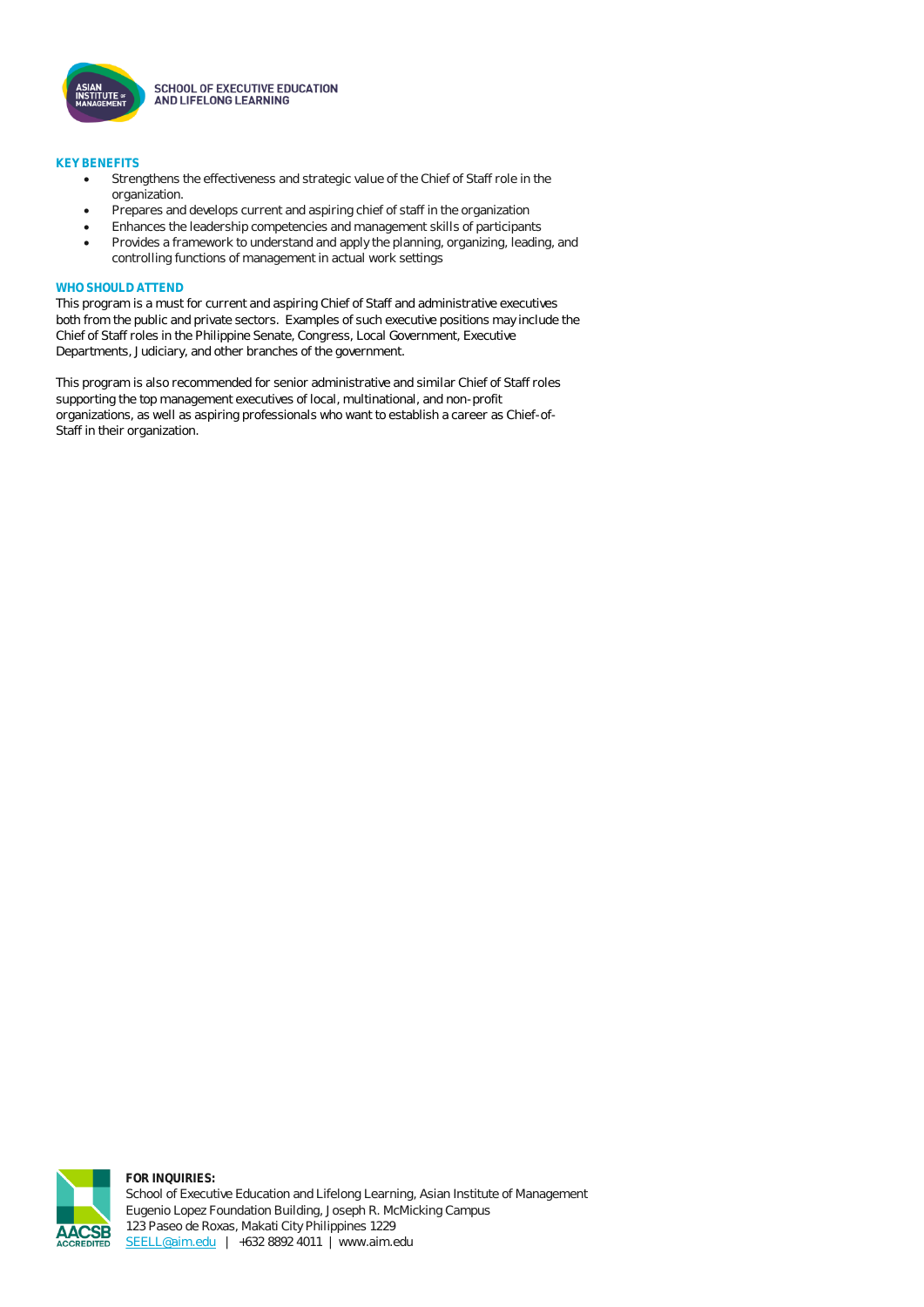

### **Learning Content**

The 12 half-day program will have discussions on the following topics.





**FOR INQUIRIES:** School of Executive Education and Lifelong Learning, Asian Institute of Management Eugenio Lopez Foundation Building, Joseph R. McMicking Campus 123 Paseo de Roxas, Makati City Philippines 1229 [SEELL@aim.edu](mailto:SEELL@aim.edu) | +632 8892 4011 | www.aim.edu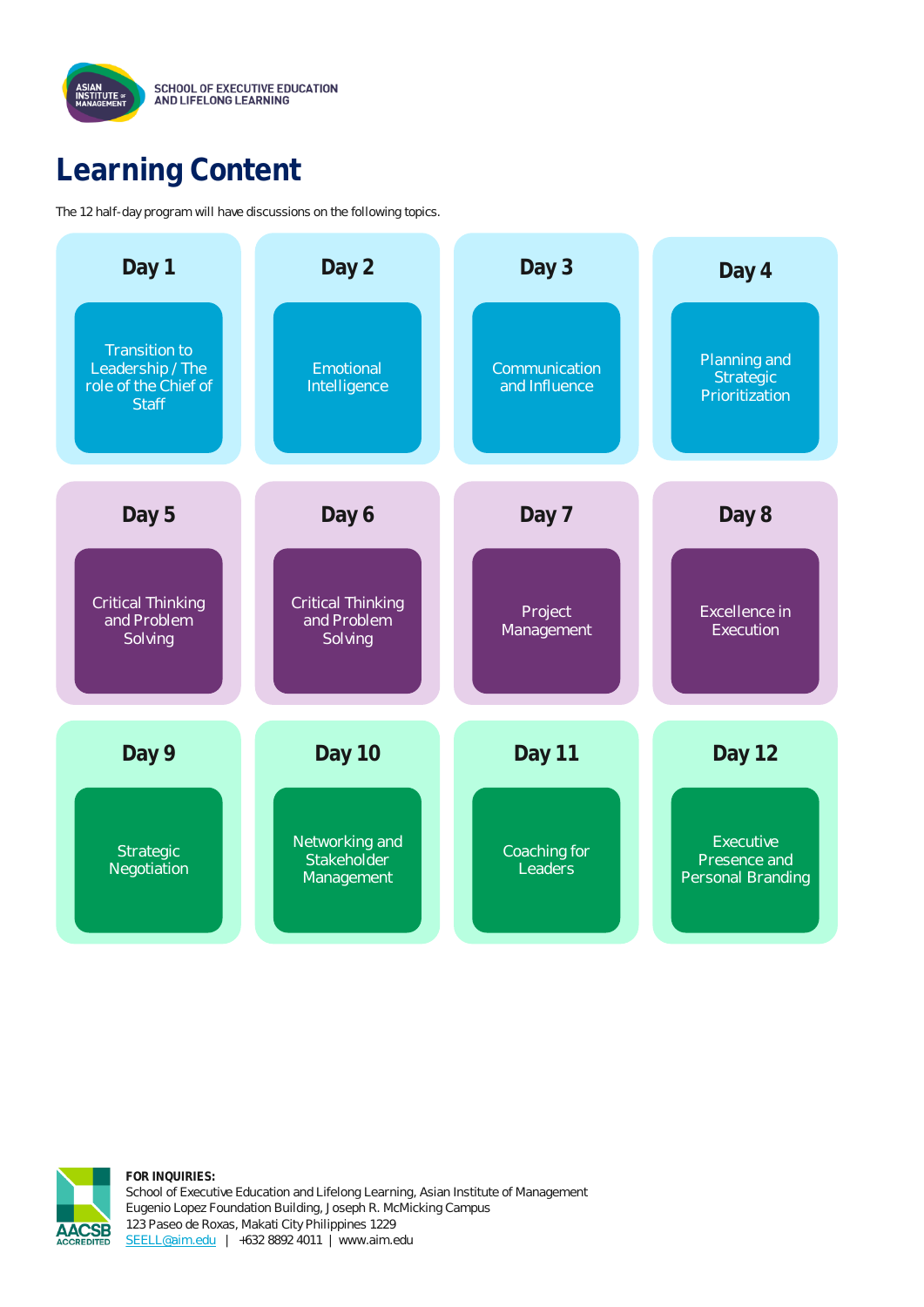

## **Your Program Faculty**



 **Maria Angelica B. Lleander**

Adjunct Faculty

Asian Institute of Management

Ma. Angelica B. Lleander (Marian) is a leadership and team coach with an Associate Certified Coach credential from the International Coach Federation (ICF). She obtained her coaching training and certification from the Hudson Institute of Coaching (Santa Barbara, California) in 2012. She has been in the field of human resources development for more than 30 years, heading the country Human Resources functions of global companies such as Pfizer. She has a Master of Arts in Psychology degree from the Catholic University of America, a Master in Business Administration degree and a Bachelor of Science degree in Psychology from the University of the Philippines.



**FOR INQUIRIES:** School of Executive Education and Lifelong Learning, Asian Institute of Management Eugenio Lopez Foundation Building, Joseph R. McMicking Campus 123 Paseo de Roxas, Makati City Philippines 1229 [SEELL@aim.edu](mailto:SEELL@aim.edu) | +632 8892 4011 | www.aim.edu